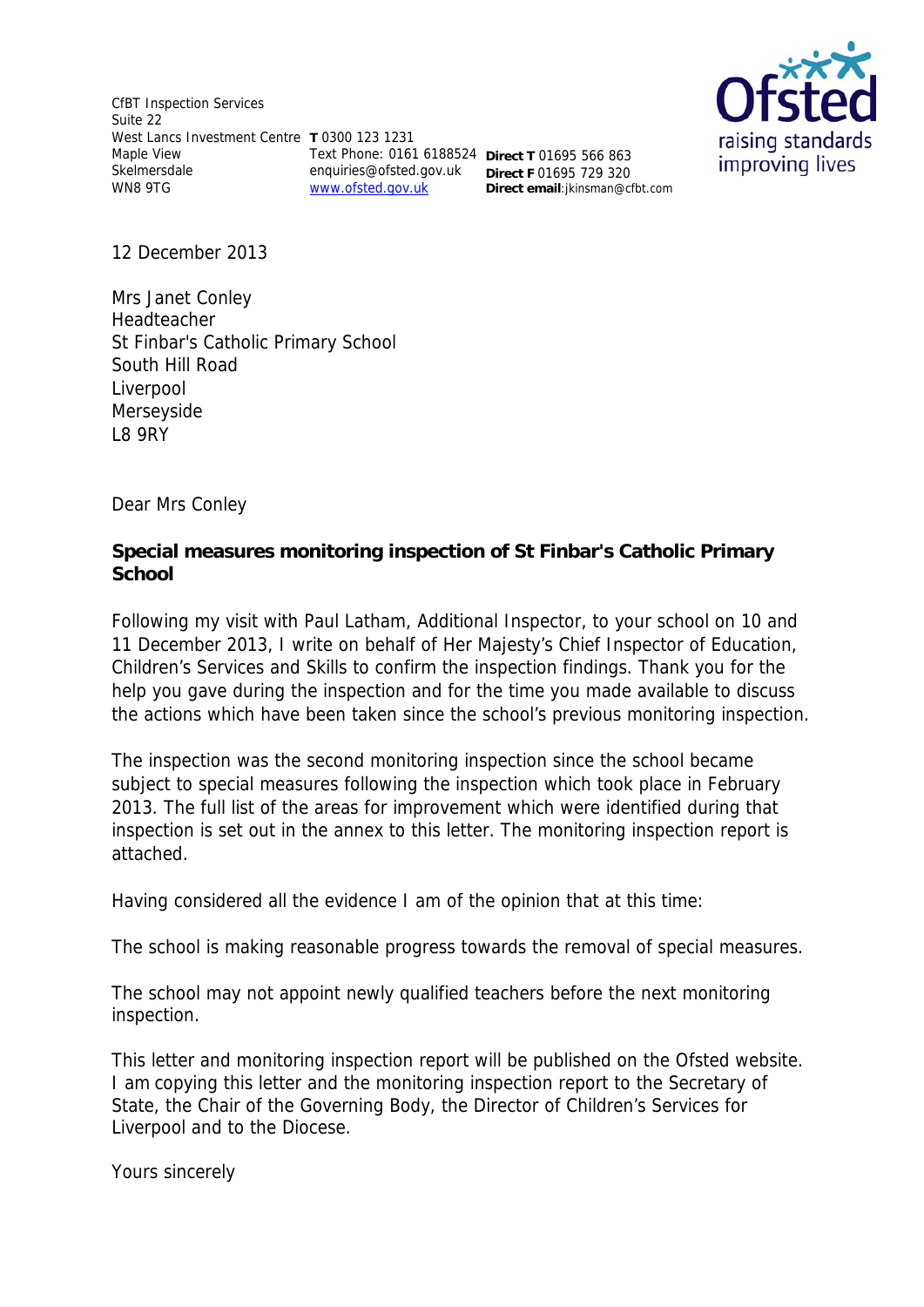

Leszek Iwaskow

# **Her Majesty's Inspector**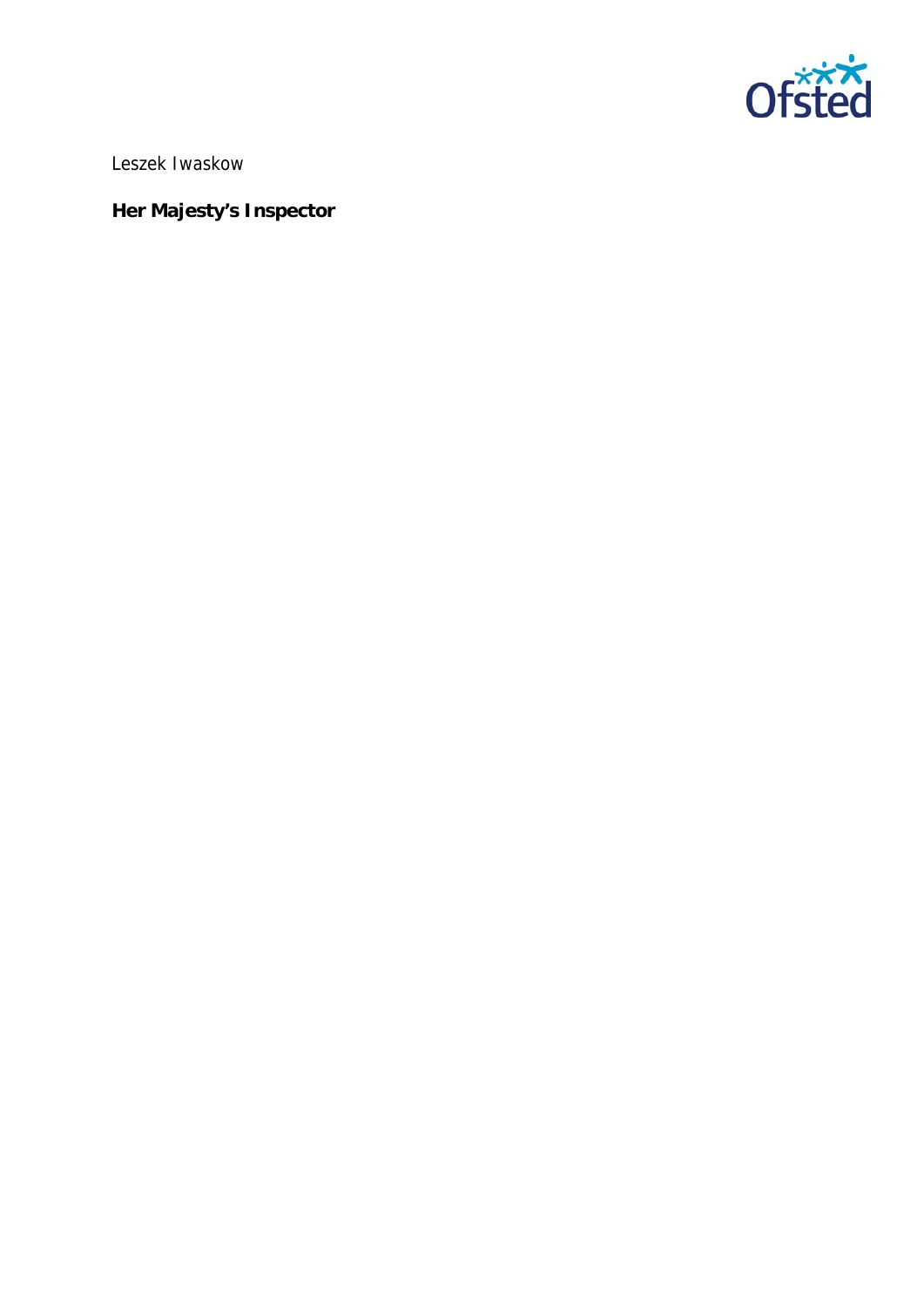

## **Annex**

#### **The areas for improvement identified during the inspection which took place in February 2013**

- Improve the quality of teaching so that it is at least consistently good by:
	- ensuring that teachers use information about how well pupils are doing to plan work which meets the needs of all learners
	- ensuring that teachers' marking and feedback always give clear guidance to pupils about what they need to do to improve their work
	- ensuring teachers have high expectations about the standard and amount of work that pupils should produce, and by making sure that there is a good level of challenge for more-able pupils
	- sharing good practice in teaching, and providing targeted support for teachers to improve their practice.
- **E** Ensure that pupils make at least good progress in English and mathematics, especially between Years 3 and 6, so that their attainment rises by:
	- checking the progress of individuals and groups of pupils regularly and robustly, so that leaders and teachers can take swift action to address any underachievement
	- providing more opportunities for pupils to practise their skills and solve problems in mathematics
	- providing more opportunities for pupils to write for a range of different purposes, and to produce longer pieces of writing in English and other subjects.
- Improve attendance, particularly of those pupils who do not attend regularly enough, by:
	- consolidating the recently introduced strategies
	- ensuring that all pupils and parents have a clear understanding of the importance of coming to school.
- Improve the effectiveness of leadership and management at all levels, including governance, in driving rapid improvements by:
	- ensuring, as a matter of urgency, that the school has well-qualified, experienced and permanent staff at senior leadership level and that their roles and responsibilities are clearly defined
	- ensuring that the school's improvement plans contain actions and ways of measuring success that are closely linked to improvements in pupils' achievement
	- using systems for monitoring teachers' performance to set all teachers clear targets and expected outcomes
	- ensuring that governors have the information they need to be able to hold school leaders to account for the school's performance.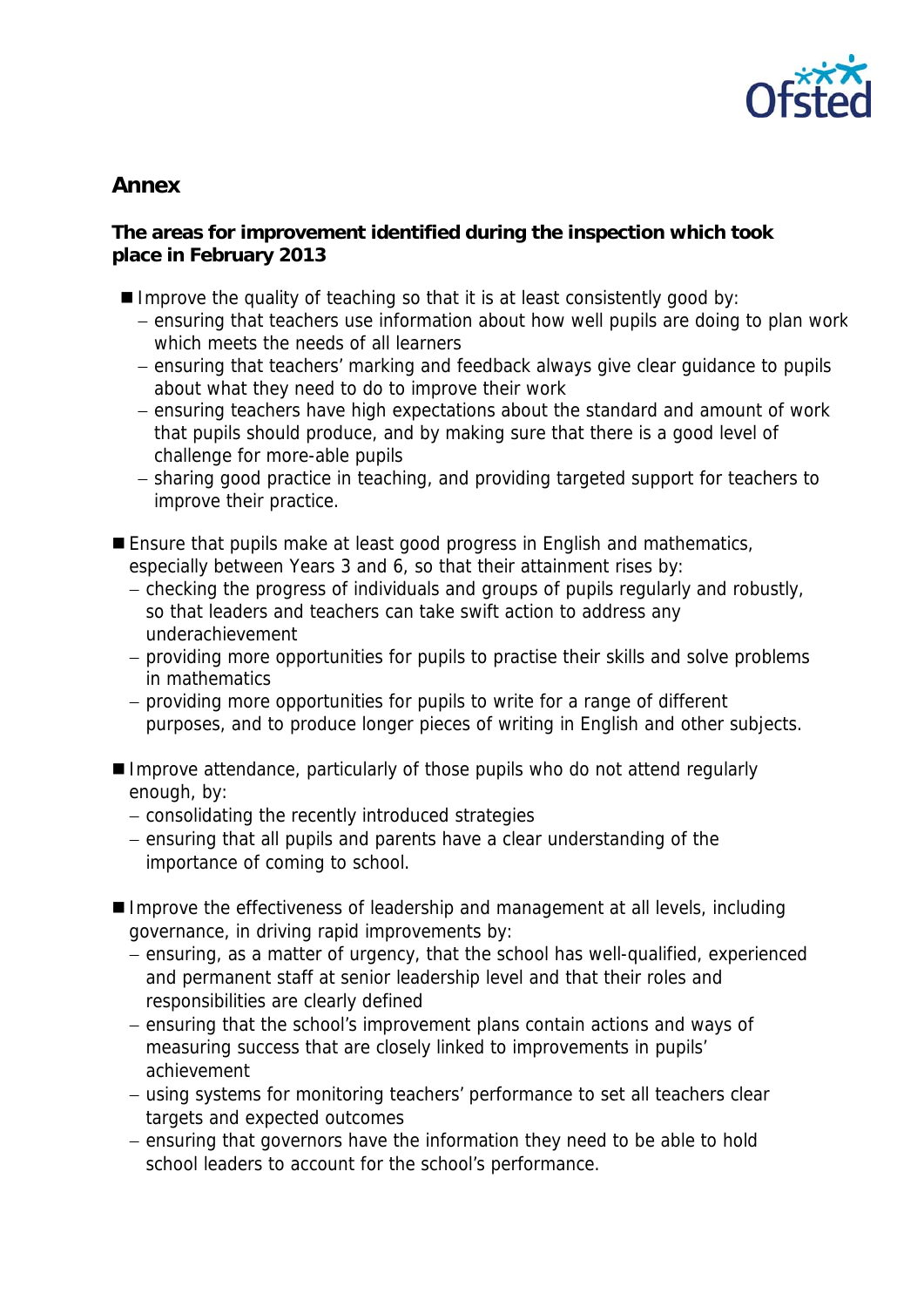

#### **Report on the second monitoring inspection on 10 and 11 December 2013.**

#### **Evidence**

Inspectors observed the school's work, scrutinised documents and met with the headteacher, members of the senior leadership team, four governors, including the Chair of the Governing Body and the headteacher mentor. In addition, discussions were held with groups of pupils, parents and representatives from the diocese as well as the local authority. Lessons were observed in every class in the school alongside several other teaching sessions. Learning walks, accompanied by a senior leader, were used to observe phonics (the teaching of letters and the sounds they make) and guided reading sessions. The majority of the lesson observations were joint observations with members of the senior leadership team. Pupils were also heard reading and a selection of books were scrutinised to determine how well pupils were learning over time and how they were developing their literacy skills in the context of other subjects.

#### **Context**

Despite having a full complement of staff at the start of this academic year, staffing turbulence has continued to plague the school and has delayed more rapid improvement. Four teachers, including most of the middle managers in the school, are absent long-term. Some of these absences are close to resolution and it is hoped that two new teachers can be appointed for the start of term in January. An interim deputy headteacher has taken up post for the 2013-14 academic year and is on secondment from a good local school. A new Chair of the Governing Body has also recently been appointed.

#### **Achievement of pupils at the school**

There is an improving picture of achievement. However, the progress pupils are making is inconsistent. On-going, long-term staff absence in several classes is severely restricting the progress made in these classes. Too many pupils are falling behind, especially in their reading and writing and are having to catch-up in later classes. Overall attainment remains below the national average across both Key Stage 1 and 2. However, for the first time in four years the school in 2013 has surpassed the government's current floor standard, which sets out the minimum expectations for pupils' attainment and progress. Pupils in Year 6 made very good progress in reading, writing and mathematics with virtually all pupils making expected progress and almost half the pupils making more than expected progress in comparison to their peers nationally. However, few pupils attain the higher levels. At Key Stage 1, outcomes were less evident. Attainment improved but remained below the national average. Similarly, there was an improvement in the phonics screening test, although this was still well below the national average. The gap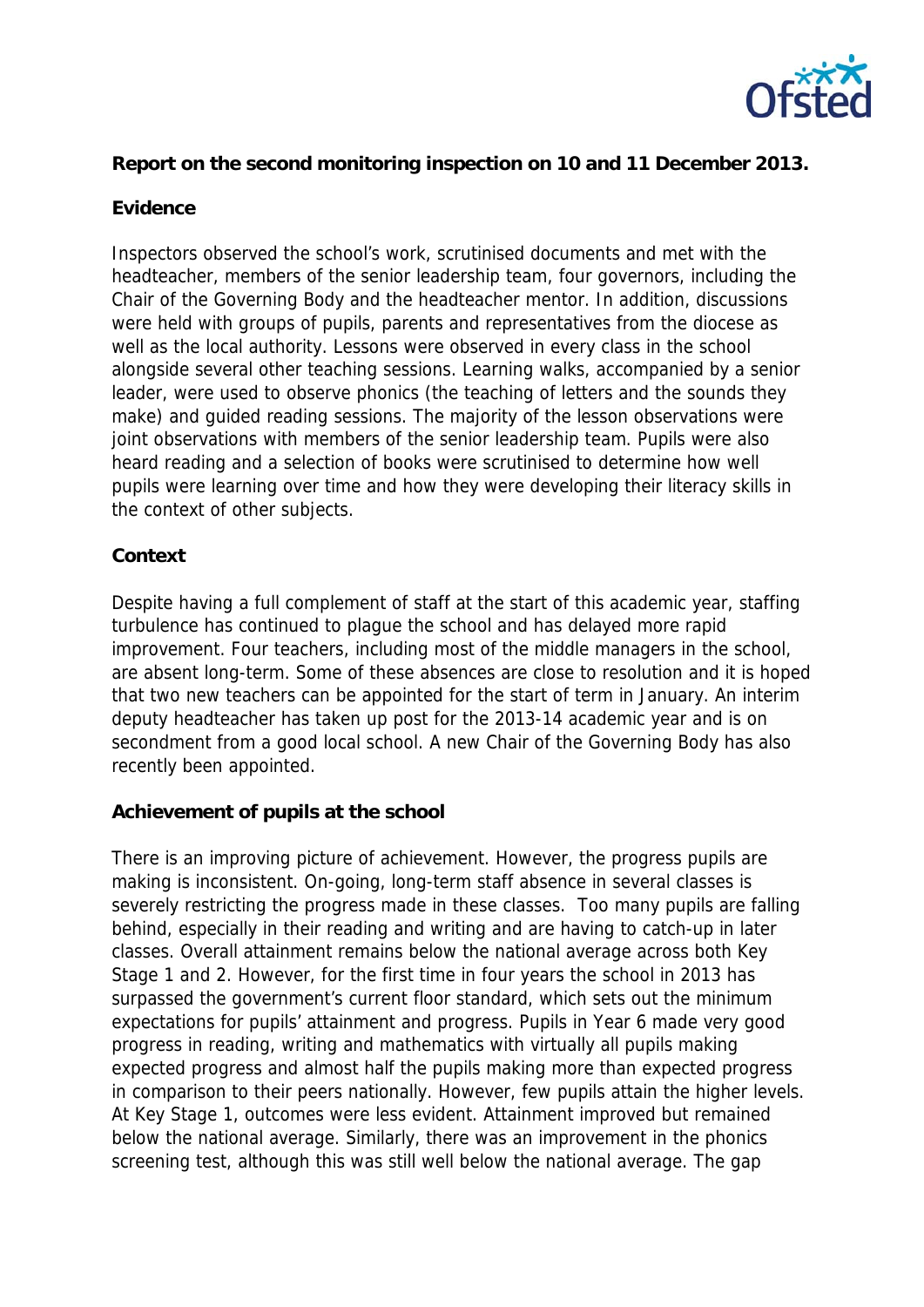

between those pupils receiving additional government funding through the pupil premium and their classmates is being narrowed with an increase in the number of these pupils achieving the expected standard by the time they leave school. While this improvement is to be celebrated, it is recognised by the school that this has been as a result of intensive intervention strategies intended to make up for the patchy progress in some classes. Current data, shows that a similar level of intervention will be required, at least for this year.

The assessment of pupils in the Early Years Foundation Stage is unreliable and does not provide a clear picture of attainment on entry or the progress the younger children make. The school has recognised this and is working with local authority support to improve the consistency of this assessment. Currently, pupils are entering Key Stage 1 with skills below those expected nationally, especially in their reading, writing and number skills.

Recovery remains fragile and poor literacy skills remain a major concern. Spelling, punctuation and grammar are particularly weak and preventing many pupils from expressing themselves well through their writing.

### **The quality of teaching**

Teaching still requires improvement. There is too much variability across the school and across subjects which is exacerbated by ongoing staff turbulence. Provision remains weak in those classes where there is frequent staff absence. Currently, there is not enough consistently good teaching across all classes to ensure improvement is sustainable. If the staffing situation is not resolved, as a matter of urgency, the school will continue to rely on better teaching in some classes and intensive intervention strategies to enable pupils to catch-up.

The school leadership team has ensured that a range of non-negotiable policies are in place to make certain that the teaching of reading, phonics and mathematical calculation is consistent across classes. This is beginning to have an impact. Pupils are noticing positive changes around the school. For example, each classroom now has a dedicated reading corner, books are clearly marked according to reading age and ability and parents can access an on-line library (BUG Club) from home to enable them to support their children's reading. This is still new and underutilised. Currently, not enough parents support their children's reading.

In the Early Years Foundation Stage, teaching is not uniformly good. For example, when children are outside, and involved in child-initiated activities, staff are not sufficiently engaging with them. As a result, children do not make the progress they should in their physical and social development nor in their language and communication. Some boys are disregarding activities prepared for them leading to poorer behaviour. Expectations of what children can achieve are not always sufficiently high.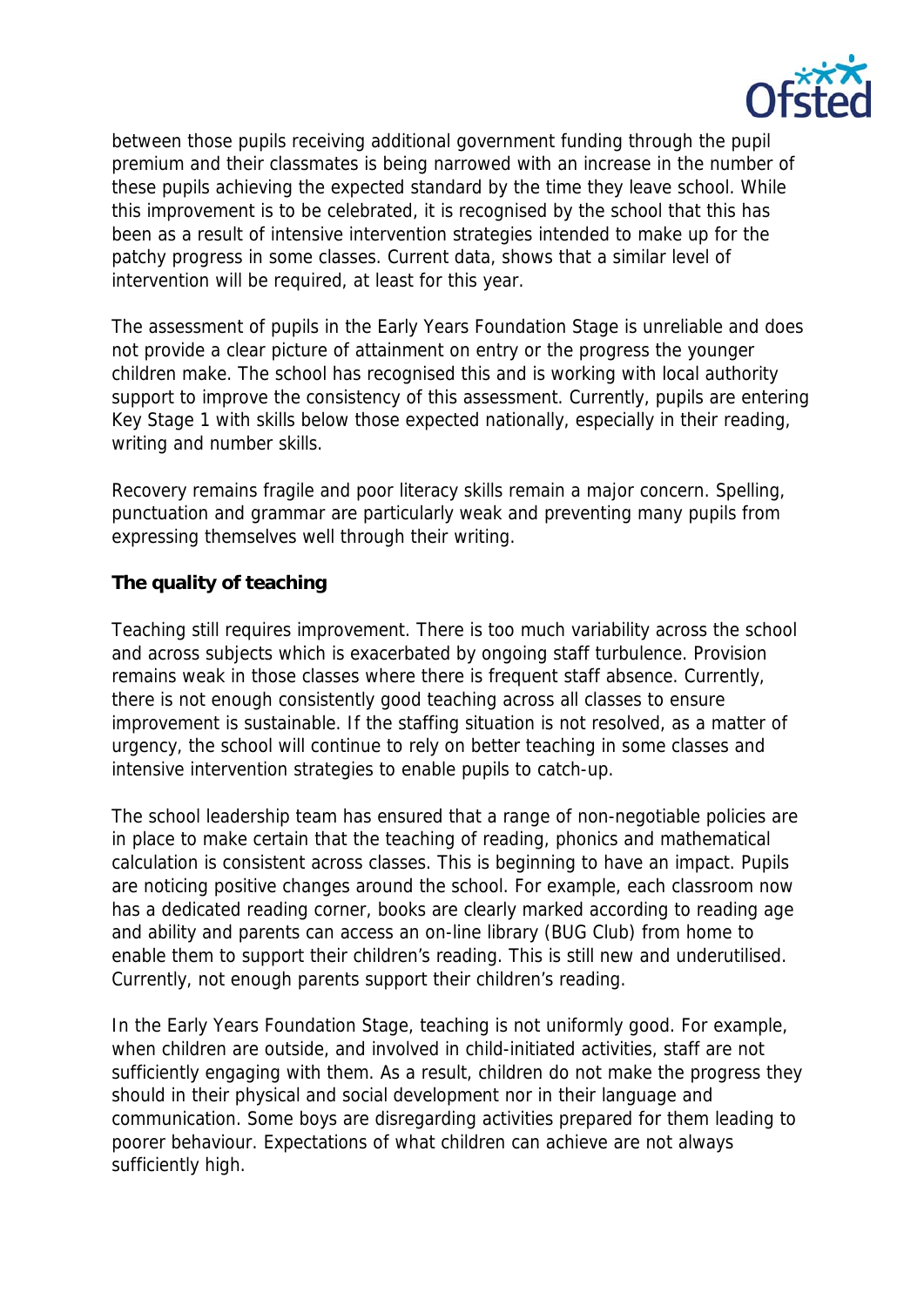

The teaching of phonics has had to be extended into Key Stage 2 from September 2013, reflecting the poor reading skills of a number of pupils, especially in Years 3 and 4. This is a legacy of poor teaching in previous years. The teaching of phonics continues to be inconsistent and is dependent on the training the adult working with them has received. It is currently better taught in Key Stage 1 where it has been established for longer. Guided reading also varies across sessions. As with the teaching of phonics, groups receive different quality teaching, depending on the which adult is with them. The use and deployment of learning support assistants are also inconsistent.

Currently, teaching does not promote the development of literacy skills across the curriculum well. Where teachers are confident and knowledgeable in the topic they are teaching and have access to good resources, they are able to plan a succession of lessons which build up pupils' knowledge, skills and understanding. This was observed in a good geography lesson, where pupils were using their previous learnt knowledge and photographs to investigate life in Mysore in preparation for a discussion about whether information and communication technology companies should, or should not, be allowed to locate their enterprise in the city. The teacher had clearly planned a sequence of lessons which built up pupils' understanding and knowledge of India and enabled them to write confidently about aspects of life in that country. Similarly, in another class, the study of life in Britain during the Second World War was based around a sequence of lessons and practical activities which provide pupils with an insight into what life was like at the time and enabled them to write confidently and at length about what they had learnt. As a result, their work was of a high quality. Generally, however, tasks in many subjects outside literacy lessons, are set at a low level and do not encourage good quality writing. For example, in too many science lessons pupils would complete an experiment and tabulate the information but were not expected to write at any length recounting what they had done or seek to explain their findings. Also, in these subjects, too many pupils are expected to complete the same work irrespective of their ability. Pupils did talk positively about greater access to outside classroom experiences. For example, during the inspection, Year 3 visited a museum to look at Egyptian artefacts. This and other visits provide a rich context which support improvements in literacy where pupils can use these first-hand experiences to enrich their writing.

In those classes which had a regular teacher, marking was clear and informative, particularly in their literacy and mathematics books, however, this is not yet consistent across all classes or subjects.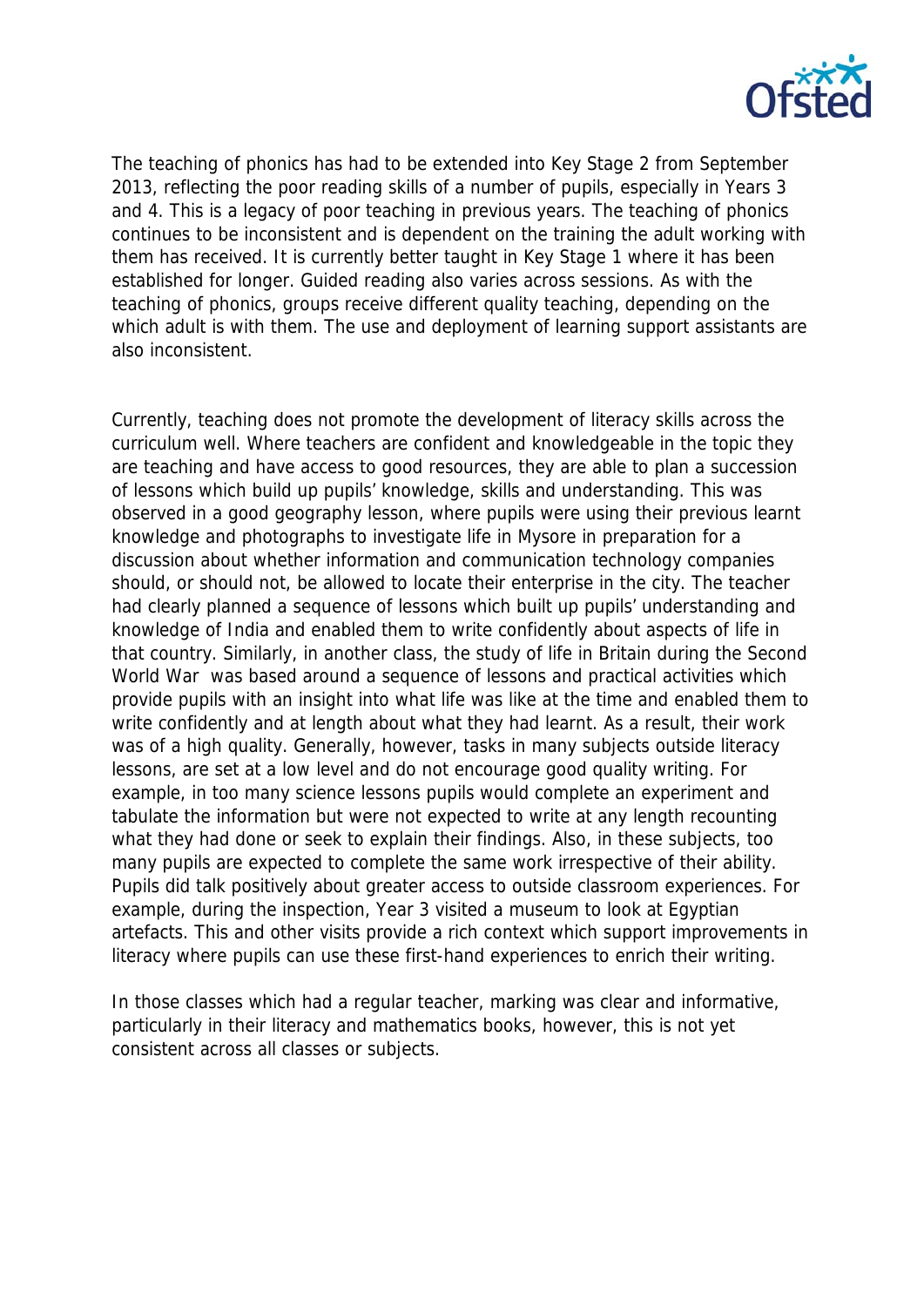

#### **Behaviour and safety of pupils**

Behaviour around the school is improving. Pupils and parents were clear that this was an aspect of the school which was getting better. The visible and regular presence of adults both outside and inside the school, particularly at break-times and lunchtimes has had a positive impact on misbehaviour. Pupils are adamant that bullying is very infrequent and there is a general consensus that there is a more caring ethos around the school. 'We learn to care for each other' and 'we need to look after each other' were common statements expressed to inspectors. Pupils took pride in explaining how older children acted as 'buddies' to younger ones in the playground.

Behaviour and attitudes in lessons vary from class to class. Pupils identified that there was poorer behaviour in some classes, particularly when the regular teacher was absent. Most pupils are keen to learn and when stimulated become engrossed in their work. This was evidenced during a mathematics lesson where pupils were solving problems. When the teacher asked them to stop because they had to start another lesson, a collective groan arose because they were enjoying and were stimulated by the work. However, in too many lessons, the work is not made interesting enough and disruption can occur. This is especially noticeable lower down the school where poorly developed social skills meant that too many pupils cannot sit still on seats and there is too much shouting out when the teacher asks questions. This is not necessarily malicious but reflects a lack of basic self-discipline. However, it does disrupt the flow of lessons and pupils learn less.

In too many lessons, pupils are still too dependent on the teacher to guide them to the answer rather than develop their own ideas. As a result, they may appear to be achieving but are not necessarily learning. This makes it difficult for them when they sit tests or examinations and have to think for themselves.

Attendance is improving but is still below the national average. A number of strategies, such as a first day call to parents when a child is absent, as well as incentives for pupils, such as weekly rewards to the winning class are helping to improve attendance. Persistent absenteeism is also reducing, but more slowly. Safeguarding requirements are in place and are secure.

#### **The quality of leadership in and management of the school**

The school culture is slowly being changed from one of decline to being more upbeat. 'The school is a lot better than it was' was a comment from one pupil which echoed the thoughts of others. A well-balanced, hardworking and dedicated senior leadership team is now in place. There is a clear vision of where they want the school to be. There is also a realism that there is still a long way to go and they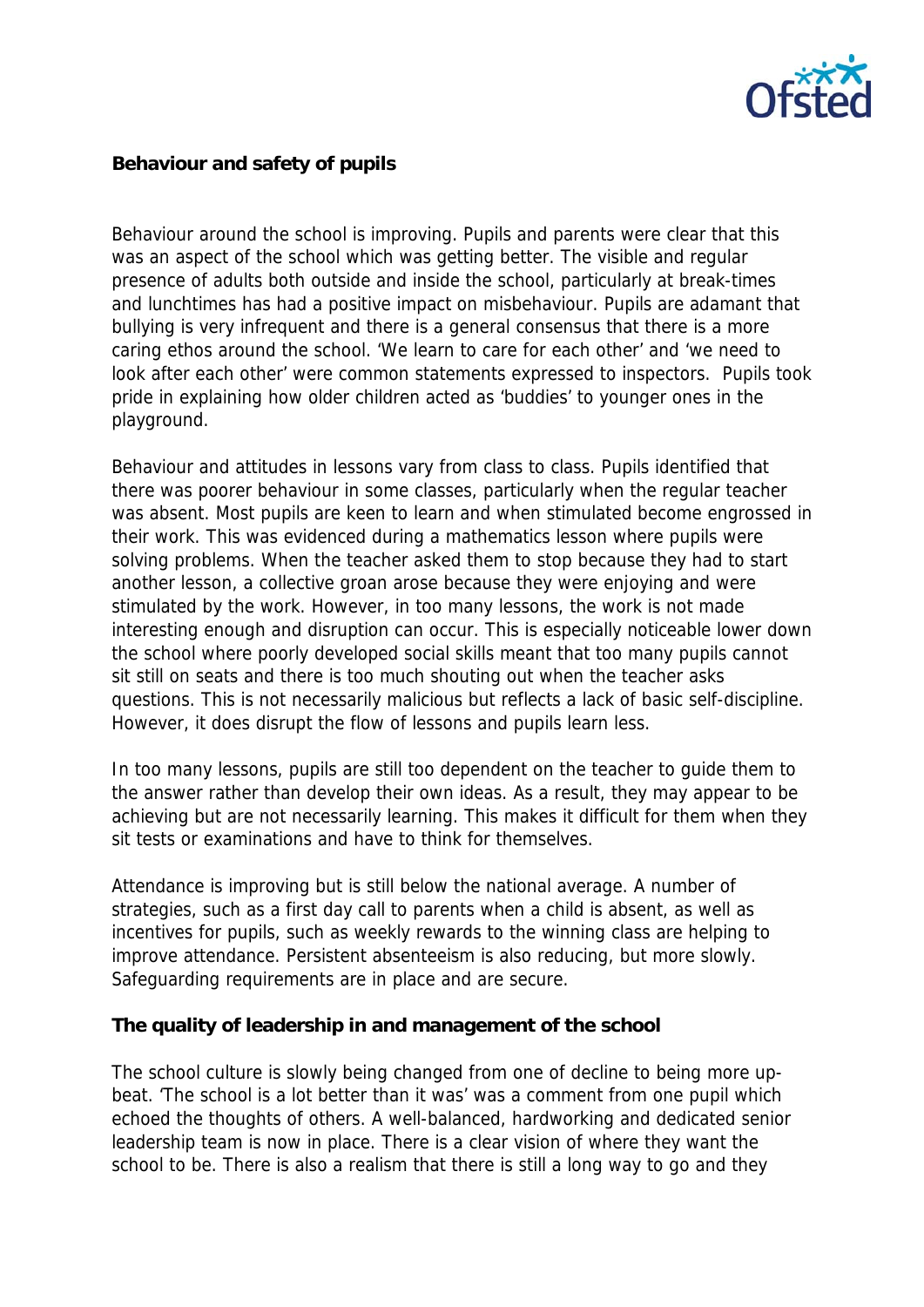

have identified and are addressing areas of weakness, such as the insecure assessment in several parts of the school. They have implemented a series of improvements to ensure greater consistency in procedure and practice across the school, for example, with policies for phonics, reading and mathematical calculation. Managers and the local authority are aware of the shortcomings in the Early Years Foundation Stage and are providing guidance and external support. For example, the role of key workers is being re-established and guidance on making assessment more secure is also being provided.

The biggest problem that continues to hold back the school is the long-term absence of a number of staff. Currently, there is no middle management structure since most of these are the absentees. Until these staffing issues are resolved, inconsistencies in provision will continue to plague the school. Management, governors and the local authority are working hard to resolve the situation and have not shirked from making some difficult decisions, which in the short-term are adding to staffing volatility.

Although inconsistencies continue to hold back the pace of change, the school is showing signs of improvement and this is acknowledged by both pupils and parents. There is greater rigour in terms of monitoring classroom performance, not only through more frequent lesson observations but also through planning and work scrutiny. More robust assessment of individual pupil's needs has resulted in a reduction in the number of pupils on the special educational needs register. Weaknesses in the teaching of phonics and reading are being addressed through more personalised training, mentoring and support. Regular pupil progress meetings are helping to identify pupils who may need additional support at an earlier stage. However, staff absence means that it is not yet as affective as it could be. There has been a restructuring of the curriculum in preparation for new requirements in September 2014. Subjects are being taught more discretely, particularly in Key Stage 2. However, the development of some subjects will continue to be delayed by ongoing staff absence.

Communication between the school and parents is improving. Relationships are generally positive and parents remark that they are better informed about what is happening in the school through regular newsletters. They remarked that the headteacher is very approachable and there is an open door policy to encourage parents to become more involved in their children's education.

Governance has been strengthened by several new appointments to the governing body, who are well informed about educational matters. These include a serving headteacher from an outstanding school in a nearby local authority. A review of governance was completed recently and judged the spread of skills and competencies across the governing body to be good. A monitoring group, which includes governors, local authority representatives and school leaders, meets regularly to discuss issues and monitor the progress the school is making to escape